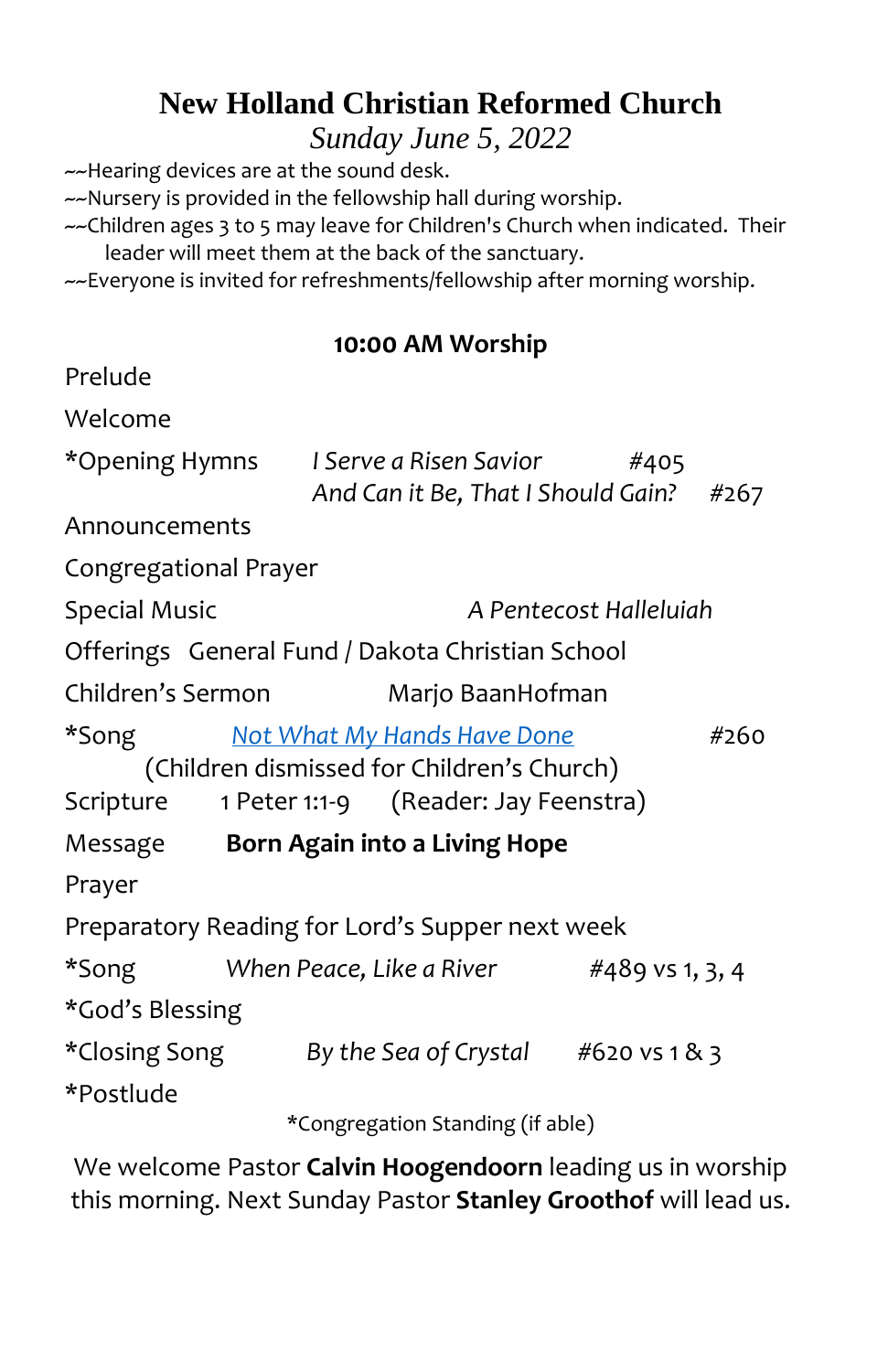# **ANNOUNCEMENTS**

**Happy Birthday** and God's richest blessings on our senior member with a birthday this week: Evelyn Munneke (June 7), Koenraad VanBaalen (June 9).

**Platte CRC** invites you to a combined evening worship service on the occasion of Independence Day on July 3, 2022 at 7pm. Pastor Drew Hoekema will be bring the message, an offering will be received for Dakota Christian School, and refreshments will be served afterwards. We look forward to worshiping our God again together as sister churches!

**Donations are being accepted for the New Holland Cemetery**. Those that wish to give can either contact a deacon or mail donations to the church.

**New Building:** As of 4/27/22 the new building account is at \$578,522.58. For those that wish to direct their offerings to the new church building project, please make checks payable to NHCRC with the memo indicating New Building Project and cash offerings in an envelope labeled to the New Building Project.Funds can be placed in the offering box in the back of the sanctuary, given to a deacon, or mailed to the church at NHCRC, PO Box 3, New Holland, SD 57364.

**Church Building Committee Update:** We have met with the architect and are in the beginning stages of drawing plans for the new church. Please keep this process in your prayers.

**Could you be a CASA?** Just 1-2 hours a week helps abused and neglected children in our community. If not you, who? Volunteer Training starts on 6/16 and again on 8/18. Call 996-1212 or visit [www.mitchellcasa.org](http://www.mitchellcasa.org/) to receive an application.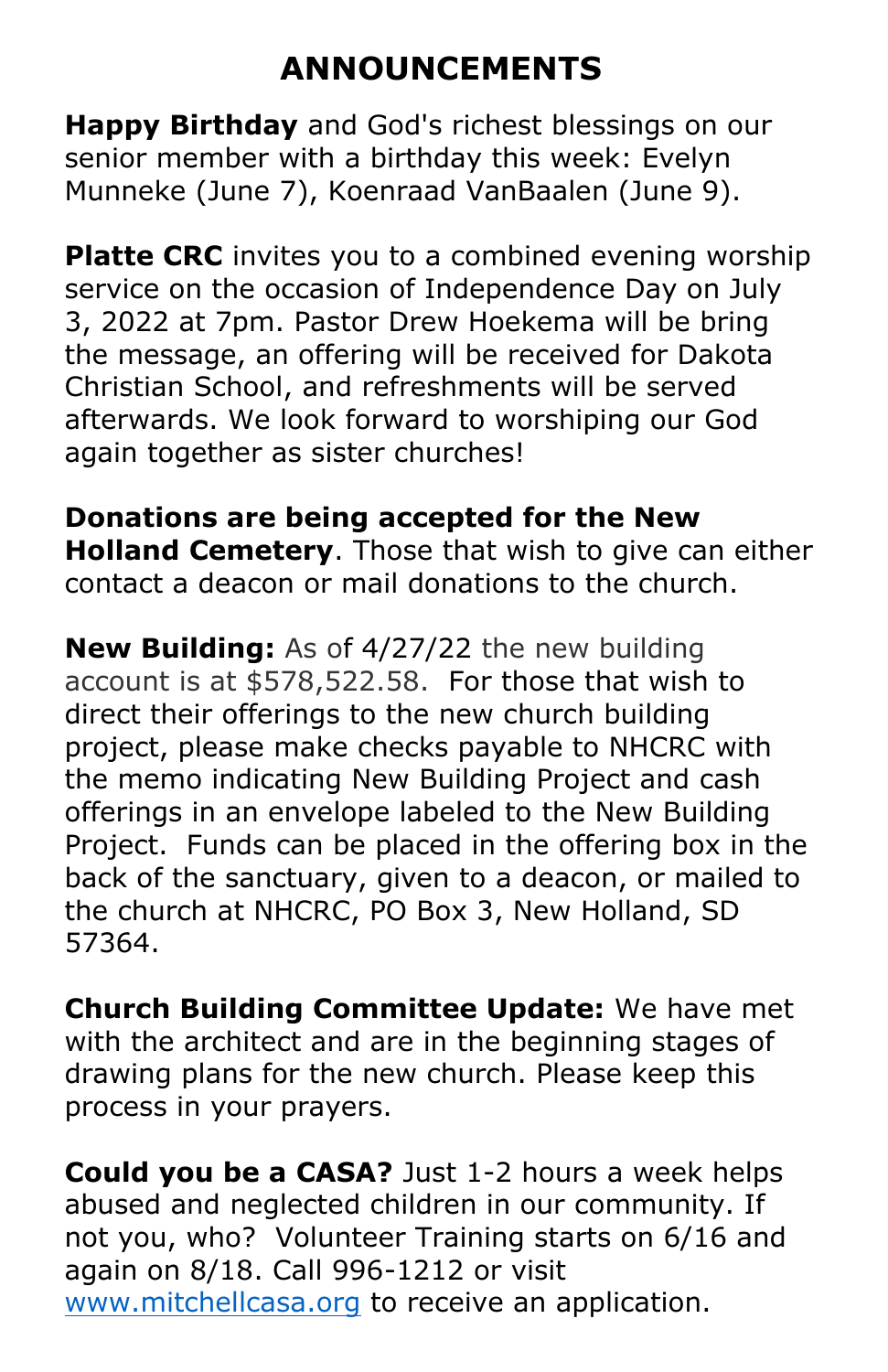**Cornerstone Prison Church,** Sioux Falls Faith Fellowship Weekend: Friday, July 29 – 6:00-7:45pm-Kick Off Worship Service until Saturday, July 30 and Sunday, July  $31 - 8:00$ am-4:00pm each day. The theme for the weekend is Renewal. Scripture texts come from Zechariah 4:6-10 and John 15:7, 10-12 &15. Join us for worship, large group talks and small group discussions. The deadline for signing up is Thursday, July 7. We would be happy to have you join us for part of the weekend or all of it. If you would like more information or to sign up, please contact us at [office@cornerstonepcsd.org](mailto:office@cornerstonepcsd.org) or call 507-215-3670. Thank you for considering this wonderful ministry opportunity!

**The Vine's Bountiful Table**: The Vine's Bountiful Table will be serving BEEF LASAGNA June 9, 2022 Sign up deadline is TODAY! Please call Norma 605-680- 1691 to RSVP. We'd love to have you come; invite your friends and neighbors!

# **Recap of Bulletin Dates**:

- June 5 Wear red for Pentecost!
- $\bullet$  June 16 CASA training
- July 3 combined evening worship service with Platte CRC
- July 18/19 GEMS Camp
- July 29 Cornerstone Prison Church Faith Fellowship Weekend

# **Usher and Lift Information:**

 **Head**: **Jan-June N** Wayne Veurink **S:** Matt Hubers  **May-June N:** Tyler Veurink, Terry Van Zee  **S:** Lee Niewenhuis, Myron Veurink

**June** Lift: Darrell Feenstra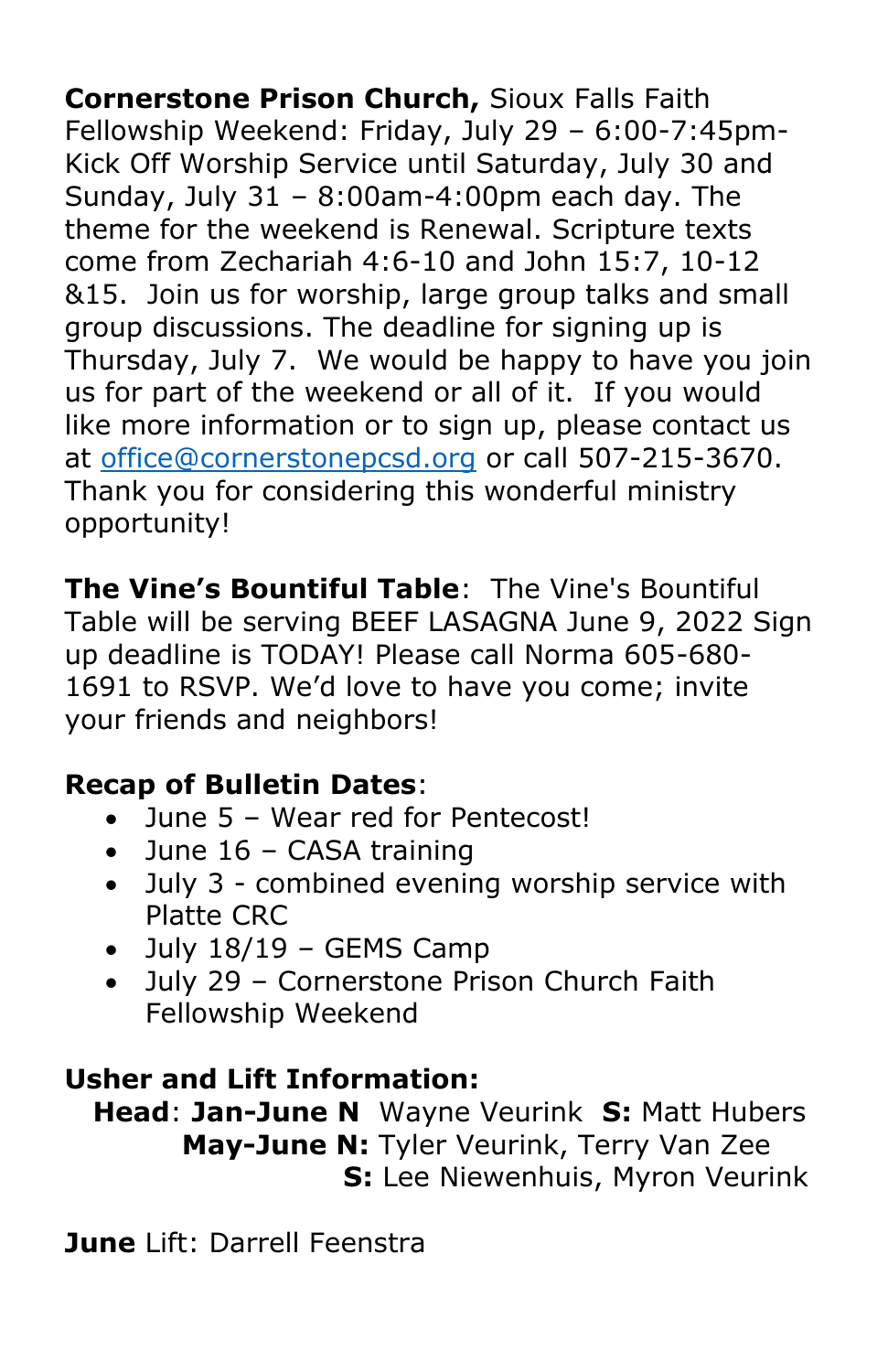## **Upcoming Special Music:**

**June 12** Roger & Norma Feenstra **June 26** Darrell Feenstra **July 10** Devin & Brandi DeLange

### **Missionary Special Date:**

Steve & Chelsey Nugteren Anniversary June 23